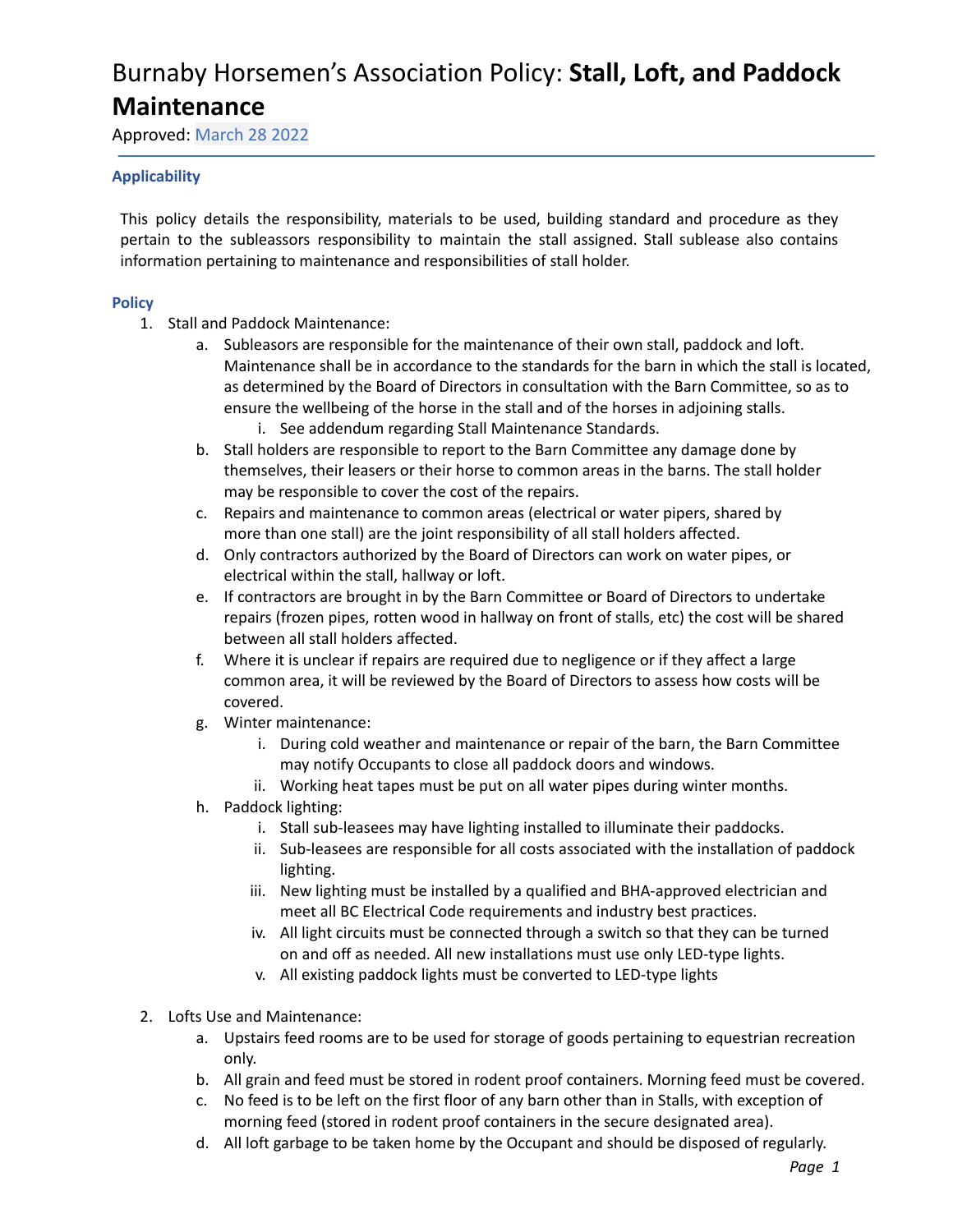Approved: March 28 2022

- e. Lofts are to be kept clean at all times. It is especially important that fire hazards, like loose hay, cobwebs and baling twine, be removed regularly. No flammable material, like paint, is to be stored in lofts.
- f. Timers for drop feeders can be used but must be kept covered and clear of hay, cobwebs and other flammable material.
- g. All electric timer drops must have a micro-switch.
- h. BHA does not have the electrical capacity to support any appliances in lofts other than timers for feeders or occasional use of shop vacuums for cleaning. For example, kettles, heaters, heat lamps, fans, microwaves, mini fridges, etc should not be plugged in upstairs. They cause the circuit to blow and are a fire hazard.
- 3. Stall Washing:
	- a. Stalls must be washed every year, including interior of stall walls and ceiling, inside exterior of stall and door, ceiling of the aisle in front of the stall to the middle board, exterior door and window.
	- b. Date by which washing is to be completed is to be determined by the Board of Directors in consultation with Barn Committees.
	- c. Failure to complete stall washing by the advertised completion date will be referred to the Board of Directors. At the Board's discretion, this may result in having an outside company hired to wash the stall and the Stall Sub-Lease Holder charged for the work.
- 4. Stall Painting:
	- a. To maintain a clean and well maintained appearance, Stall Sub-Lease Holders must paint their Stalls once every four (4) years.
	- b. The completion date will be determined by the Board of Directors and conveyed to the members with the painting notice.
	- c. Painting years are 2014, and every fourth year after that (2018, 2022, etc.).
	- d. Areas to be painted are the stall interior, paddock and hallway doors (both sides), ceiling above the stall and extending half-way across the hallway, and the wall directly outside the stall on the hallway side.
	- e. Stalls are to be washed then allowed to dry, before they are painted.
	- f. Paint used is to be a hi-gloss white (no tint) latex, preferably with a primer to improve adhesion to the old paint and bare wood. The paint must not contain lead.
	- g. Failure to complete stall painting by the advertised completion date will be referred to the Board of Directors. At the Board's discretion, this may result in having an outside company hired to perform the painting and the Stall Sub-Lease Holder charged for the work.
	- h. Should a stall change Sub-Lease Holders during a painting year, it is the responsibility of the Stall Sub-Lease Holder as of June 30 to complete the painting prior to termination of their Stall Sub-Lease.

### **Supporting Documents**

1) Stall Sublease Agreement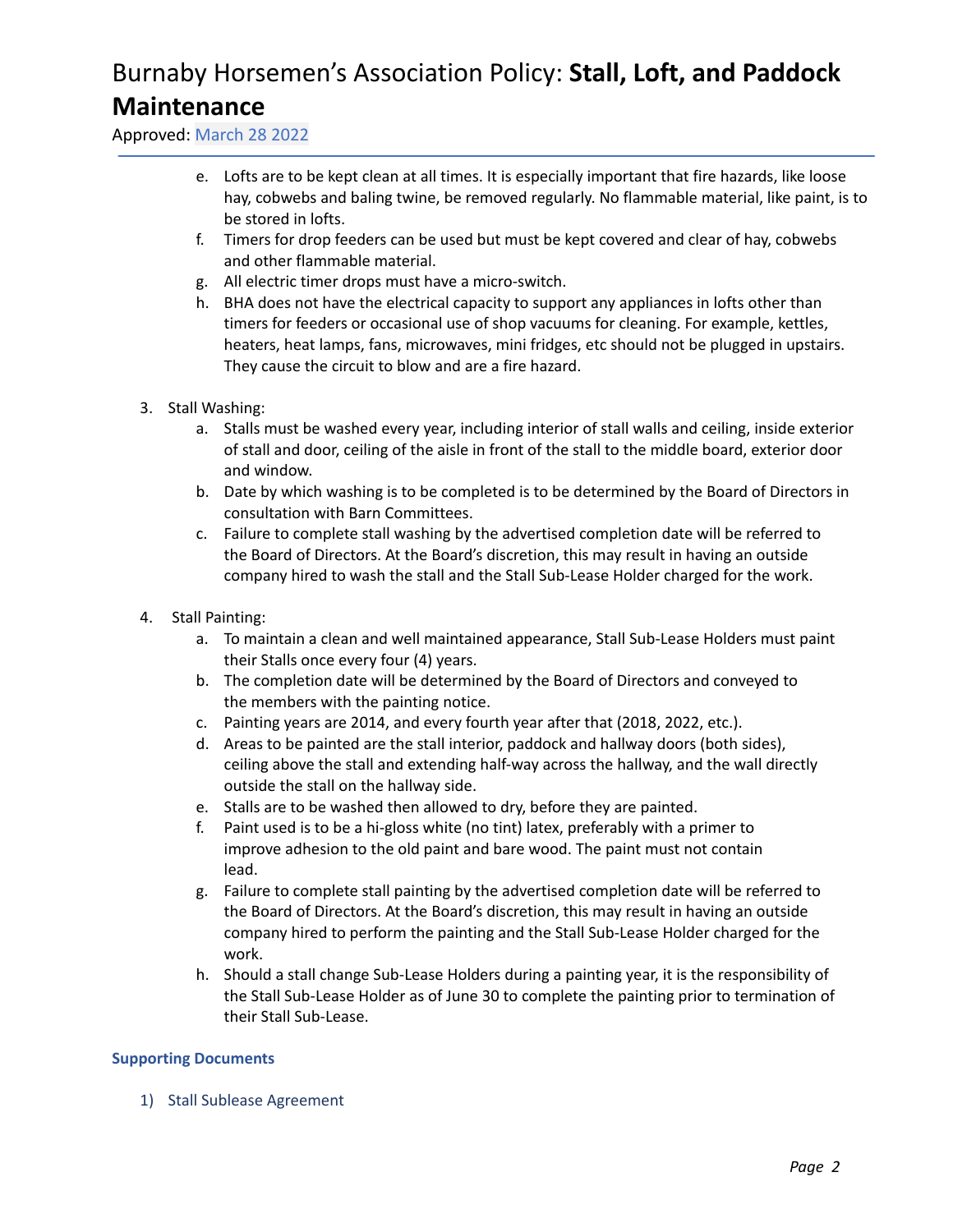Approved: March 28 2022

2) Addendum: Stall Maintenance Standards

Maintenance Standards for BHA, adopted by the general membership November 12, 1991. These guidelines will be the basis for all stall inspections.

- a) Paddocks
	- i) Repair or replace POSTS and TOP RAILS if:
		- (1) Broken
		- (2) Extensively chewed (more than 50%)
		- (3) Weakened by chewing, kicking, rubbing, rotting or any other means
		- (4) Any sharp objects are sticking out
		- (5) Leaning over to one side
		- (6) Loose
	- ii) Repair or replace WIRE if:
		- (1) It contains a hole large enough for a horse to put its foot through
		- (2) It contains many holes
		- (3) It has any broken wires sticking out
		- (4) It is not affixed securely to the posts, top rails, gates, boards, etc.
	- iii) Repair or replace BOARDS if:
		- (1) Broken
		- (2) Extensively chewed (more than 50%)
		- (3) Weakened by chewing, kicking, rubbing, rotting or any other means
		- (4) Any sharp objects are sticking out
		- (5) Loose

### **iv) \*The height of paddock footing shall not exceed the height of the stall door sill.**

- b) STALLS
	- i) Repair or replace BOARDS if:
		- (1) Broken
		- (2) Extensively chewed (more than 50%)
		- (3) Weakened by chewing, kicking, rubbing, rotting or any other means
		- (4) Any sharp objects are sticking out
		- (5) Loose
	- ii) Repair or replace DOORS if:
		- (1) Not working properly
		- (2) Not secured to building
		- (3) Rotted
		- (4) Chewed extensively (any board chewed more than 50%)
	- iii) Clean and maintain interior
		- (1) Wash and scrub once per year
		- (2) Paint stall every four years (See stall painting policy)
		- (3) Water pipes associated with stall
		- (4) Maintain functional heater tape on all pipes associated with the stall

These material standards were created to help members determine what is recommended when replacing something that has been damaged;

- a) PADDOCKS
	- i) Posts